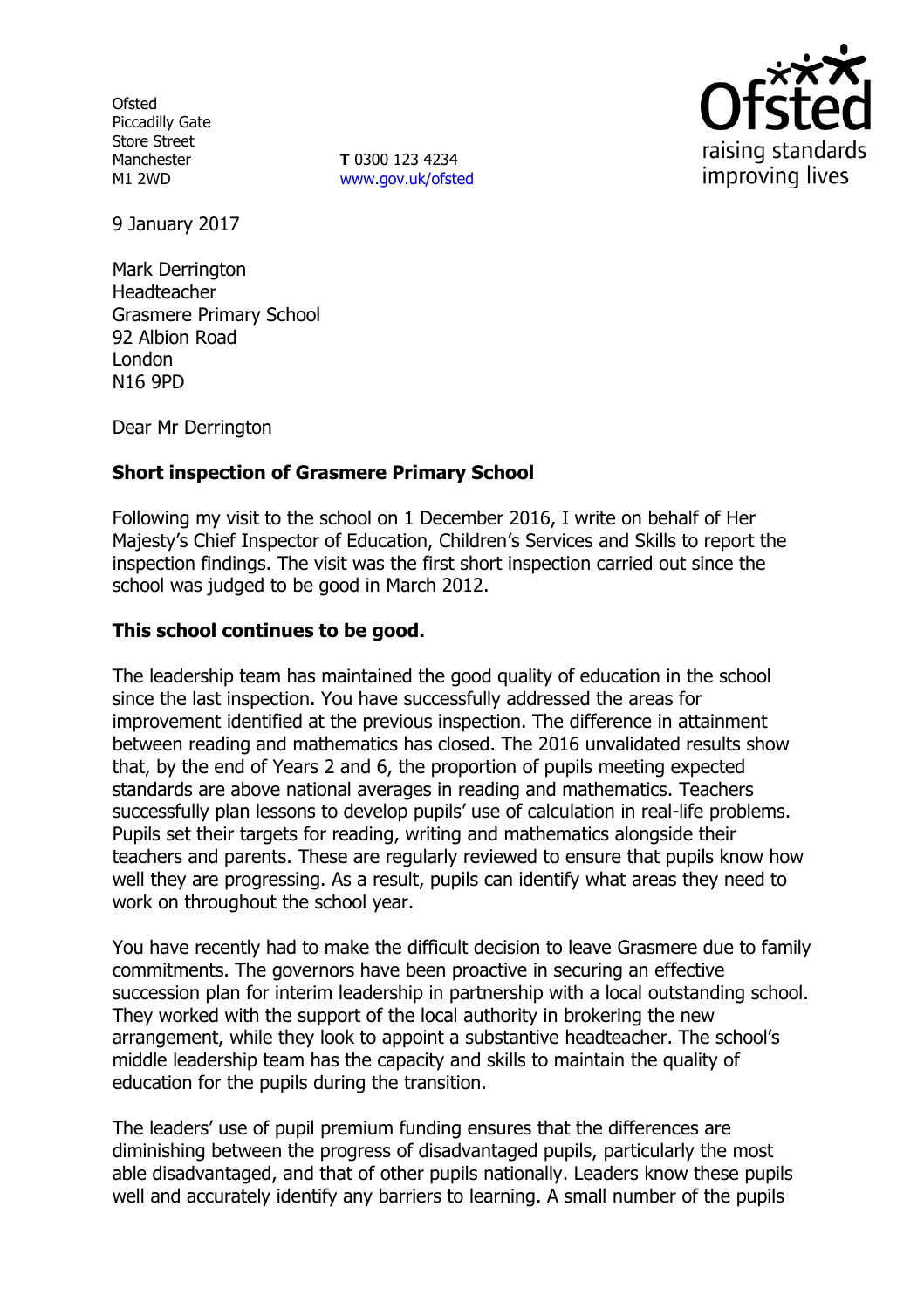

also have special educational needs and/or disabilities. The skilled group of teaching assistants provides good support for them. The school ensures that these pupils are fully included in class work. Equal opportunities are promoted well. For example, pupils who may not have someone to read to at home have an allocated adult to ensure that there is someone who tracks their reading. As a result of this and other initiatives, reading results in 2016 were above the national average at the end of key stage 1. By the end of Year 6, the proportions of disadvantaged pupils achieving the standard expected in reading and mathematics are at national averages. However, leaders acknowledge that most-able disadvantaged pupils had not made as much progress in reading, writing and mathematics as other pupils nationally with similar starting points. Plans have been put in place to address this. The curriculum has been reviewed to provide additional challenge. The use of challenging books for reading and problem-solving in mathematics now ensures that the most able pupils make better progress.

The 2016 small dip in early years outcomes resulted in the provision being adapted to ensure that the number of children achieving a good level of development rises this year. Increased formal opportunities for whole-class and group phonics teaching have successfully improved the progress of the children's reading. Wellplanned activities follow children's interests and develop early writing and number work. For example, children had the opportunity to write dog licences in the post office corner because the teacher knew some children have dogs as pets. The outside ice cream shop is a busy place where children enjoy writing orders. Your evidence from tracking children's progress indicates that a higher number of children are on track to meet or exceed standards expected by the end of the early years foundation stage.

Leaders have developed an effective system for giving pupils feedback. Books show that teachers give guidance regularly. However, there are still inconsistencies in the use of the school policy seen in some books. Leaders agreed that where the feedback is more precise the pupils make better progress. Despite noticeable improvements in some subjects, the school has prioritised further developments in giving feedback to eradicate disparity across the classes in writing and other subjects.

Governors are an active group and have an accurate picture of the school's performance. They regularly monitor the quality of teaching and learning through sharp analysis of data and reports from school leaders. They understand their statutory duties well. They have maintained the confidence of the school community through the new leadership arrangements for next term.

Parents are supportive of the staff at Grasmere and appreciate the rich curriculum offer their children receive. Well-attended family learning sessions help them know how to support their children. They have confidence in the school's work in keeping their children safe. Parents feel that all staff are approachable and that any concerns are dealt with swiftly.

Behaviour is a strength of the school. The pupils are friendly and come to school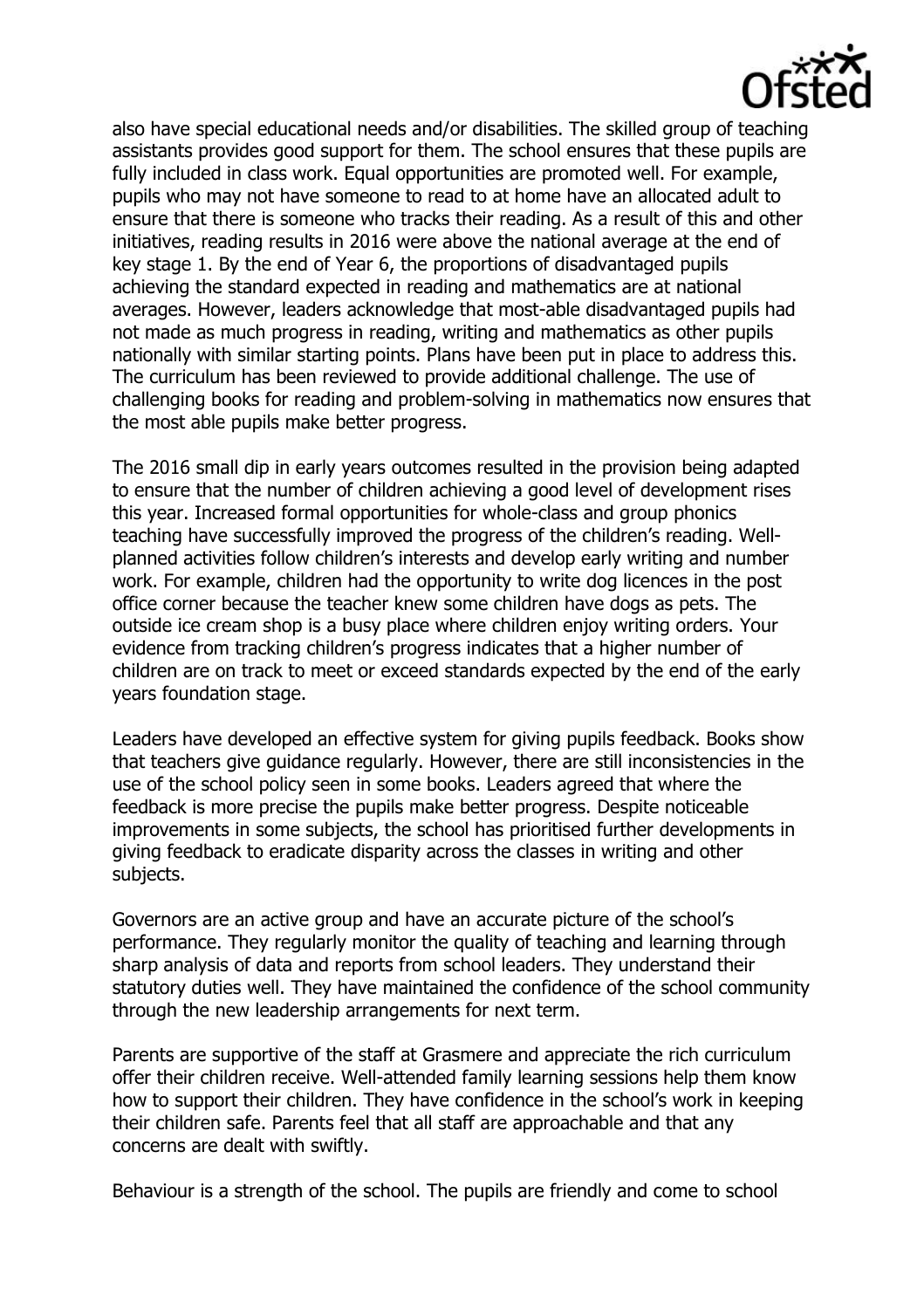

with smiles and a cheery hello to their teachers. They are confident in their knowledge of online safety. They understand the different types of bullying and have excellent attitudes to their learning. Consequently, relationships between the pupils and staff are strong across the school.

# **Safeguarding is effective.**

Leaders, including governors, ensure that the appropriate checks for staff recruitment and volunteers are robust. Training for staff has included work on female genital mutilation, child sexual exploitation and the duty to report any risk to pupils of radicalisation. All staff and governors use the latest government requirements about keeping children safe. Staff are vigilant in reporting any concerns. The school uses the local authority services effectively when cases need escalating to other agencies. As a result, the school's systems are good at ensuring that families receive strong support when it is needed.

Attendance is monitored regularly. The school's work has been successful in reducing the persistent absence of pupils who have an education, health and care plan. Leaders identify what the barriers are to irregular attendance and provide families with focused support. As a result, attendance has improved and is now above the national average.

### **Inspection findings**

- Leaders at all levels have a strong understanding of the school's performance. The effective monitoring, feedback to and support of all staff ensure the continued improvement of teaching and learning. As a result, teaching is good across the school.
- Middle leaders have been instrumental in developing a rich and creative curriculum that meets the needs of pupils at Grasmere. This ensures that the wider curriculum subjects are valued and taught well.
- The teaching of reading is a strength across the school. Phonics results show that the proportion of pupils achieving the expected standard by the end of Year 1 is above national average. Pupils develop their reading skills well as they move up the school. They actively choose challenging books to read and enjoy using the well-stocked library. The numbers of pupils meeting or exceeding national expectation is above average by the end of Year 6.
- Mathematics teaching is improving and the school's current assessment information shows that more pupils are able to work at greater depth. This is because of the high level of challenge given to pupils across the ability ranges.
- The school has an extended sports quarantee for all pupils. It draws on quality coaching and local facilities to enhance pupils' experience. Good use of the sports premium has seen the school's success in a number of national competitions in a range of sporting activities.
- The leaders have identified that further work is necessary to make sure that feedback to pupils builds greater progress. Book scrutinies identify examples of good practice that the leaders use as models of good practice. This is beginning to be used to build the capacity for improvement, particularly in writing.